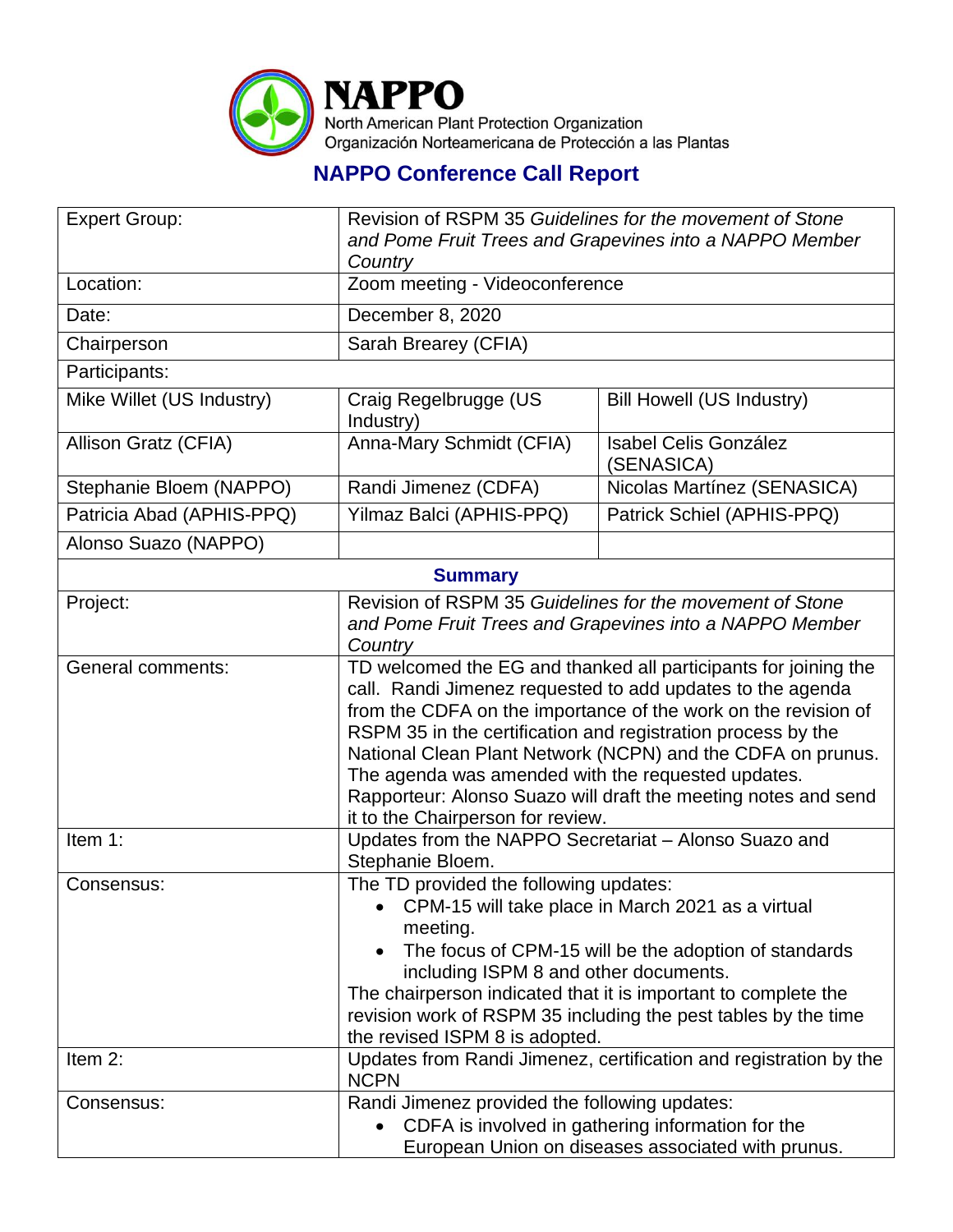|            | Tables put together by the EG have been forwarded to the<br>$\bullet$<br>APHIS-PPQ trade Director for Europe.<br>CDFA is finalizing the Pest Risk Analysis for Prunus in the<br>US to continue the export of Prunus nursery material to<br>the EU until January 2023.<br>The work conducted by the NAPPO revision of RSPM 35<br>$\bullet$<br>has been very valuable.<br>CDFA will also use RSPM 35 for consideration to update<br>their regulations.<br>Randi also emphasized the importance of harmonization<br>of terms across US states to facilitate the certification and<br>registration process of Prunus nursery material. Randi<br>explained the importance of a "minimum certification<br>requirement" across states and the value of RSPM 35 as<br>a useful template. The ED informed that NAPPO will have<br>a final version of the revised glossary (RSPM 5) and<br>indicated that some terms will appear as "under revision"<br>because they will require additional revision from specific<br>experts. |
|------------|-----------------------------------------------------------------------------------------------------------------------------------------------------------------------------------------------------------------------------------------------------------------------------------------------------------------------------------------------------------------------------------------------------------------------------------------------------------------------------------------------------------------------------------------------------------------------------------------------------------------------------------------------------------------------------------------------------------------------------------------------------------------------------------------------------------------------------------------------------------------------------------------------------------------------------------------------------------------------------------------------------------------------|
| Item 3:    | Updates from pest table work.                                                                                                                                                                                                                                                                                                                                                                                                                                                                                                                                                                                                                                                                                                                                                                                                                                                                                                                                                                                         |
| Consensus: | Anna-Mary indicated the grapevine virus subgroup had met once<br>but the second call was rescheduled for January 2021. A list of<br>action Items was developed and shared with the subgroup for<br>discussions in the January call.<br>The chairperson provided the status of pest tables updates to the<br>EG as follows:<br>EG should have received a copy of the fruit tree virus,<br>nematode, and arthropod table.<br>Grapevine virus table is still a work in progress.<br>$\bullet$<br>Fungi, bacterial and phytoplasma table is still under<br>internal review by the US. Yilmaz Balci indicated that<br>feedback has been provided by the US, but the tables are<br>still under review by the risk assessment group. He<br>indicated that a final version of the tables will be available<br>soon.<br>Presence / absence for each pest in each NAPPO country<br>will be done using the revised ISPM 8 criteria.                                                                                              |
| Item 4:    | Revision of RSPM 35 (Document) and next steps.                                                                                                                                                                                                                                                                                                                                                                                                                                                                                                                                                                                                                                                                                                                                                                                                                                                                                                                                                                        |
| Consensus: | The EG completed the first revision of the document. Pending<br>unresolved comments will be discussed in the next conference<br>call scheduled for January 2021.<br>The TD outlined the next steps as follows:<br>1. The Chairperson will provide a copy of the document with<br>the "unresolved" comments to the NAPPO Secretariat.<br>The Spanish version of the document will be updated and<br>both versions (English and Spanish) will be shared with<br>the EG for discussions during the next conference call in                                                                                                                                                                                                                                                                                                                                                                                                                                                                                               |